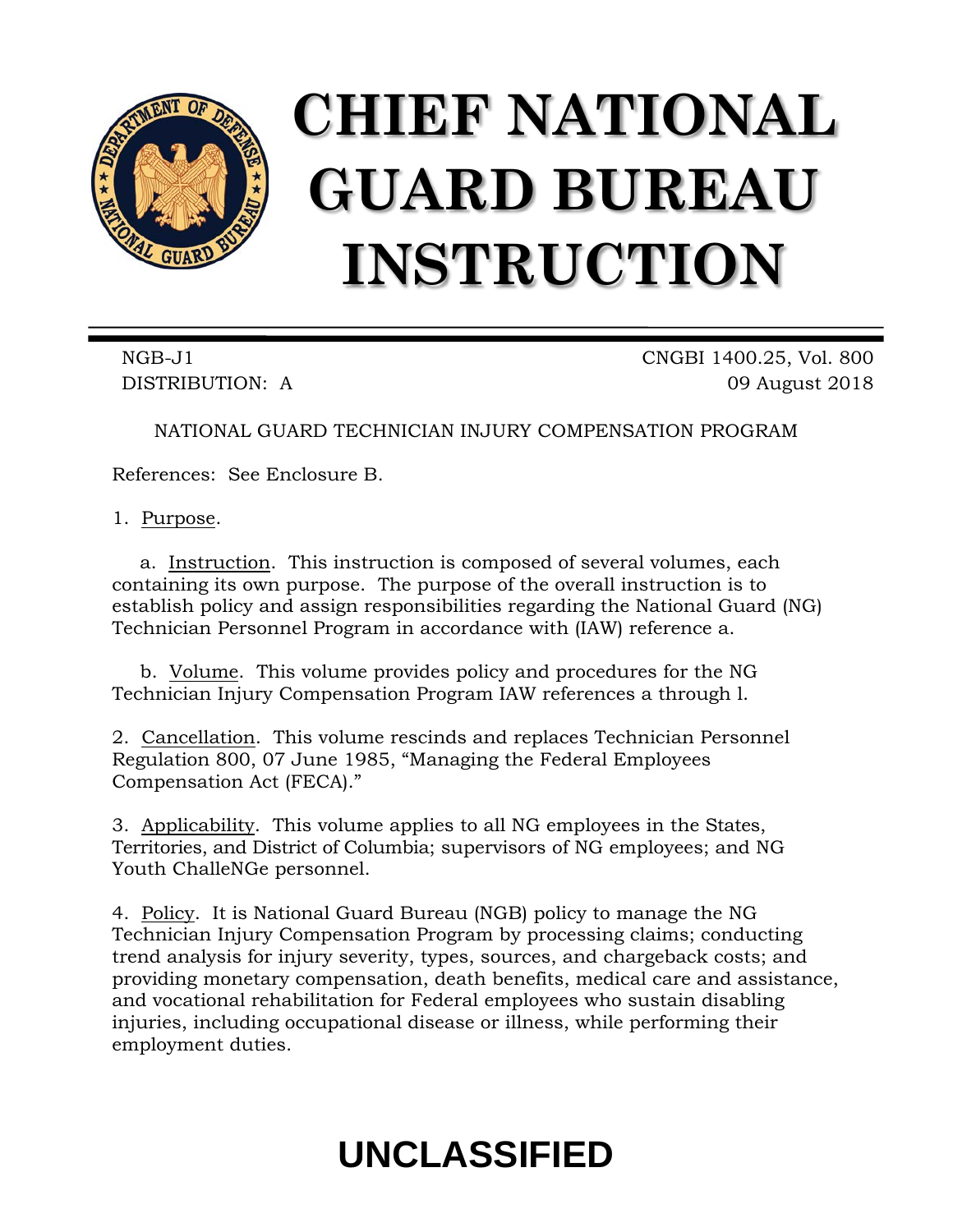a. General. The NG Technician Injury Compensation Program will create cooperative efforts among Injury Compensation Program Administrators (ICPAs), safety officials, occupational health officials, medical officials, supervisors, management officials, and labor representatives to develop strategies to reduce occupational injury and illness case rates; lower lost-time injury and illness case rates; ensure timely reporting of injuries and illnesses; request investigations into potential fraudulent claims; and assist Human Resources Offices (HROs) in enhanced reemployment efforts. Injured employees will receive customer-focused service when processing all required documentation related to their claimed injury cases with the Department of Labor (DOL) while ensuring they are in receipt of information on all rights and responsibilities under reference d.

b. Chargeback System. The FECA Program is financed by the Employees' Compensation Fund, which consists of funds appropriated by Congress or contributed by certain agencies from operating revenues. The Office of Workers' Compensation Programs (OWCP) annually provides each agency with a statement of payments made from the Employees' Compensation Fund on account of injuries to each agency's employees. The chargeback system uses the costs of compensation (medical and wage compensation costs) for accepted claimed occupational illnesses, injuries, and deaths assigned to Federal employing agencies at the end of each fiscal accounting period. The DOL chargeback period runs from 01 July through 30 June. ICPAs and the NGB retrieve chargeback reports from the Defense Civilian Personnel Advisory Service (DCPAS) Defense Injury and Unemployment Compensation System (DIUCS) Portal, which identifies quarterly medical and wage costs that are for review and reconciliation as appropriate. See Table 1 for Air National Guard (ANG) and Army National Guard (ARNG) Chargeback Codes. No deviations are allowed.

| <b>PERSONNEL</b>                            | <b>CHARGEBACK CODE</b> |
|---------------------------------------------|------------------------|
| ANG Title 5                                 | 3751                   |
| ANG Employees (Title 32 Duals Status/T5 NG  | 3752                   |
| Employees)                                  |                        |
| ARNG Title 5                                | 3892                   |
| <b>ARNG Youth ChalleNGe</b>                 | 3893                   |
| ARNG Employees (Title 32 Duals Status/T5 NG | 3894                   |
| Employees)                                  |                        |

#### **Table 1**. ARNG and ANG Chargeback Codes

c. Light Duty Assignments. Light duty assignments are modified or alternative work positions or duties performed at a grade the same as or lower than NG employee is qualified to perform. NG employees are given temporary light duty assignments when medical evidence and documentation indicate that the injured employees are able to resume some form of limited or light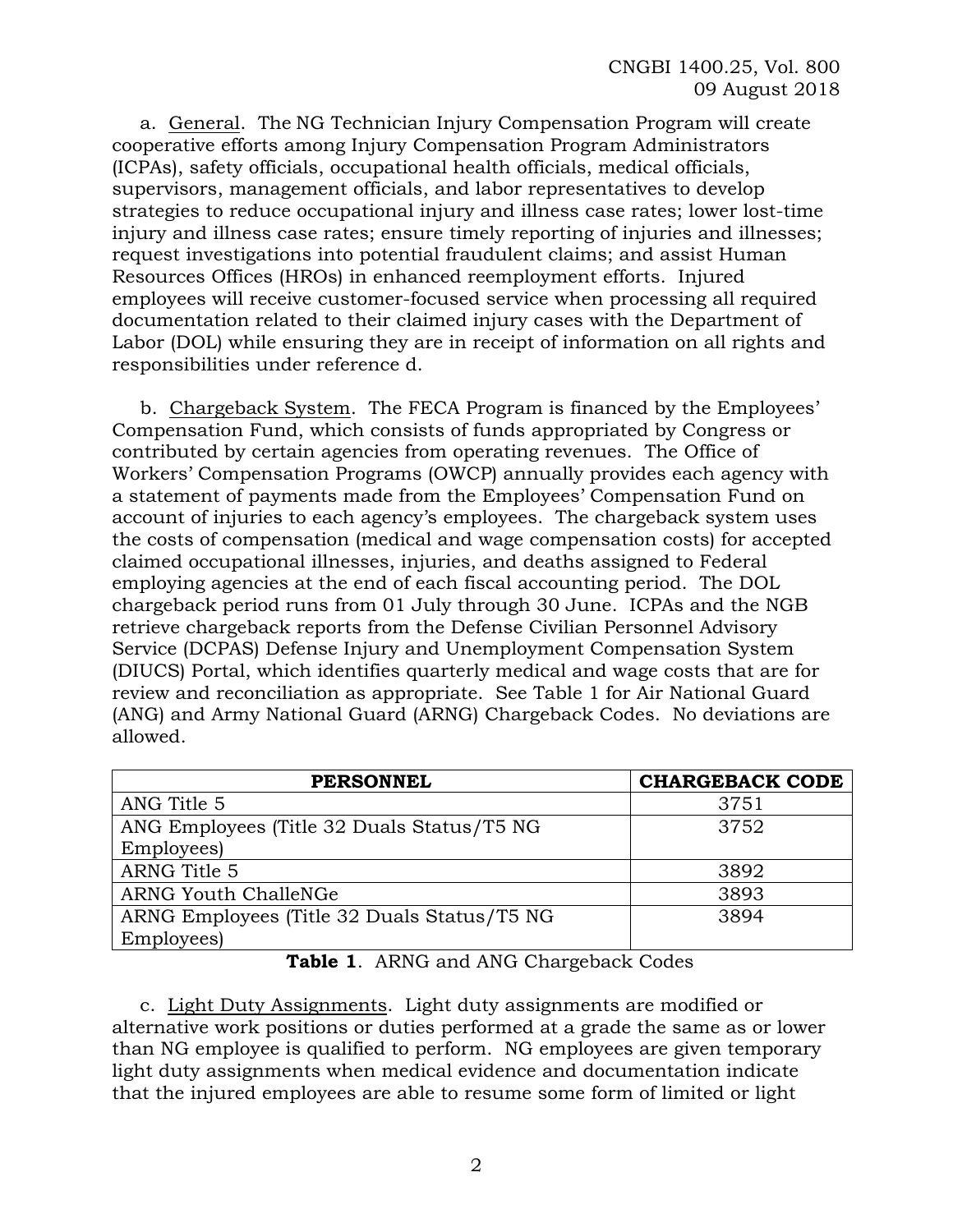duties. Medical documentation must be signed by the physician with an expiration or follow-up evaluation date. The treating physician must indicate the extent of physical limitations or the types of work activities that may be reasonably performed within these temporary limitations.

(1) Supervisors must ensure that modified assignments are documented on Work Capacity Evaluation forms CA-17, "Duty Status Report," or OWCP-5, "Work Capacity Evaluation," which indicates the employee's work restrictions and the probable date that the employee may return to full duty.

(2) Supervisors are required to update CA-17, or OWCP-5, at least every four weeks (30 days) unless there are changes in the employee's medical condition within that 30 days.

(3) Light duty assignments beyond 60 days warrant a personnel action as a "detail" or "reassignment with notice" provided to the ICPA for submission to the DOL.

(4) If a supervisor is unable to provide a light duty assignment or if modifying the employee's current position would adversely affect mission accomplishment, the matter is referred to the proper HRO.

d. HRO Determination. HROs will authorize light duty determinations and assist with placing employees in modified positions in other duty sections (when warranted) if the immediate supervisor determines that modified or limited duty may impede mission requirements when:

(1) Employees are placed in other work sections, the temporary supervisor must support and adhere to the physician or provider's written medical restrictions specified in a light duty memorandum.

(2) Physical limitations resulting from the workplace injury become permanent and the employee is no longer able to perform the essential functions of the date of injury position.

e. Employees Who Are No Longer Totally Disabled. When medical reports indicate that an employee is no longer totally disabled, the HRO should offer a suitable and temporary light duty assignment to the employee. The employee is required to accept any reasonable offer of light duty assignments that the employee is qualified for, provided the assignments are within the limitations imposed by the treating physician. The HRO should complete form CA-17 or form OWCP-5 with all information pertaining to the employee and forward it to the treating physician and DOL OWCP. The offer must include a description of the specific physical requirements of the position, the organizational and geographical location of the assignment, the date on which the assignment will first be available, the date by which a response to the assignment offer is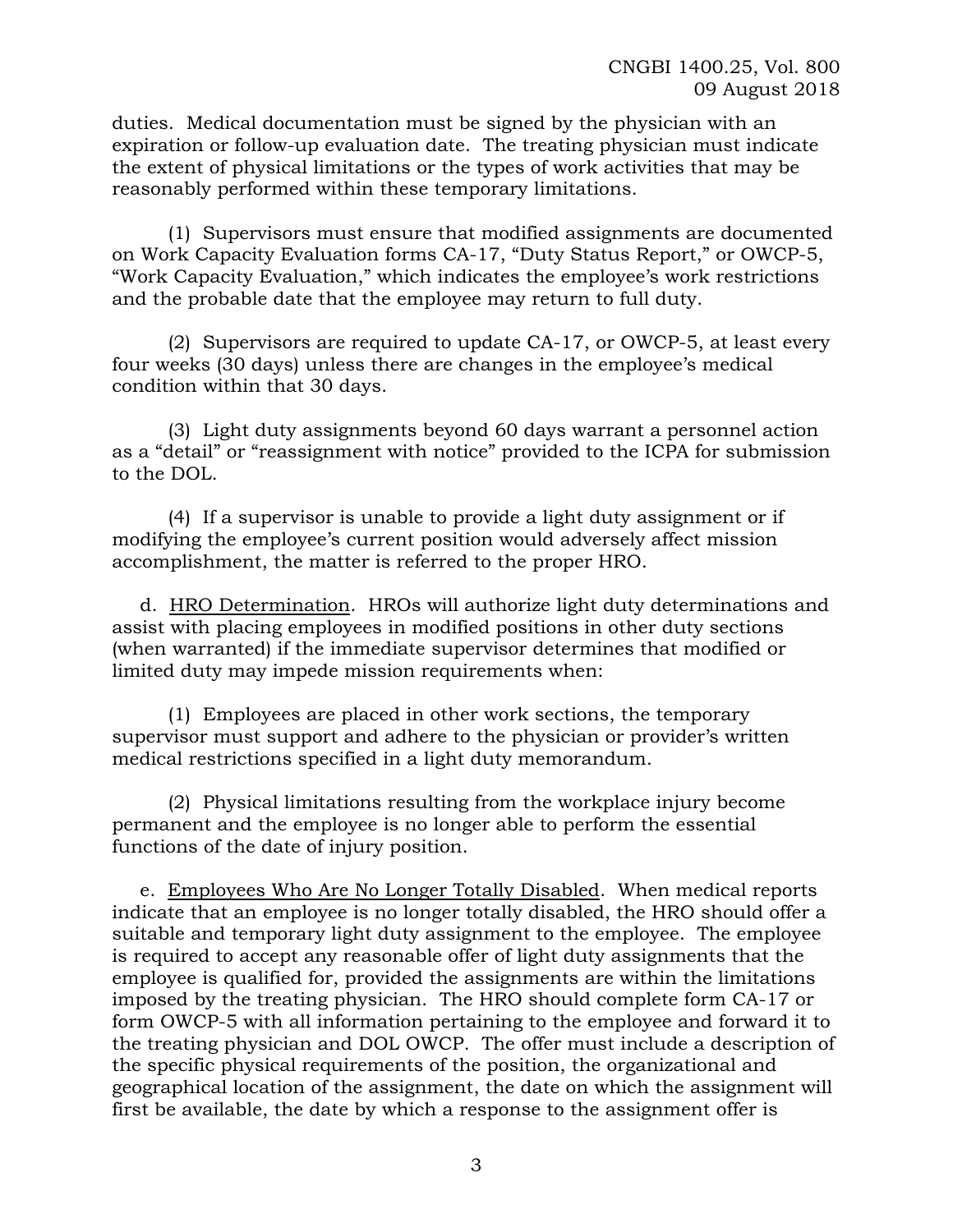required, pay rate information for the offered assignment, and a notice that refusal to accept the offer may result in termination of benefits.

f. Making a Reasonable Offer. If a reasonable offer of light duty is made in person, it is confirmed and validated in writing at the time of the offer. When a reasonable offer is made by telephone, it is confirmed and validated in writing within 48 hours. The light duty offer must include a written description of the duties and responsibilities with the employee's signed acknowledgement. A copy is maintained by the ICPA for the injury claim file with a completed CA-17 sent to DOL as warranted. If a personnel action is involved for a light duty offer, the employee is furnished with a copy of the action prior to the new position assignment's effective date.

g. Refusing a Reasonable Offer. If the employee refuses light or limited duty that is within the treating physician's written limitations and the employee's qualifications to perform, his or her continuation of pay is terminated on the date of refusal or within five workdays from the date of the reasonable offer, whichever is earlier. An employee's refusal to return to work will be reported to the OWCP; this could result in an overpayment of wages or further administrative action if warranted.

h. Processing NG Youth ChalleNGe Injury Claims. NG Youth ChalleNGe Federal youth employees are not official Title 5 or Title 32 employees. NG Youth ChalleNGe injury claims will be processed using CA-1, "Federal Employee's Notice of Traumatic Injury and Claim for Continuation of Pay/Compensation," or CA-2, "Notice of Occupational Disease and Claim for Compensation." This must be completed and submitted in hardcopy.

i. Light Duty Assignments for NG Youth ChalleNGe Workplace Claims. NG Youth ChalleNGe workplace claims filed under the FECA Program require the following to be submitted to the State's ICPA for submission to the DOL IAW reference d: circumstances surrounding the claimed injury or illness, sufficient medical documentation, and dates of lost work.

5. Definitions. See Glossary.

6. Responsibilities. See Enclosure A.

7. Summary of Changes. This is the initial publication of CNGBI 1400.25, Vol. 800.

8. Releasability. This instruction is approved for public release; distribution is unlimited. Obtain copies through <www.ngbpdc.army.mil>.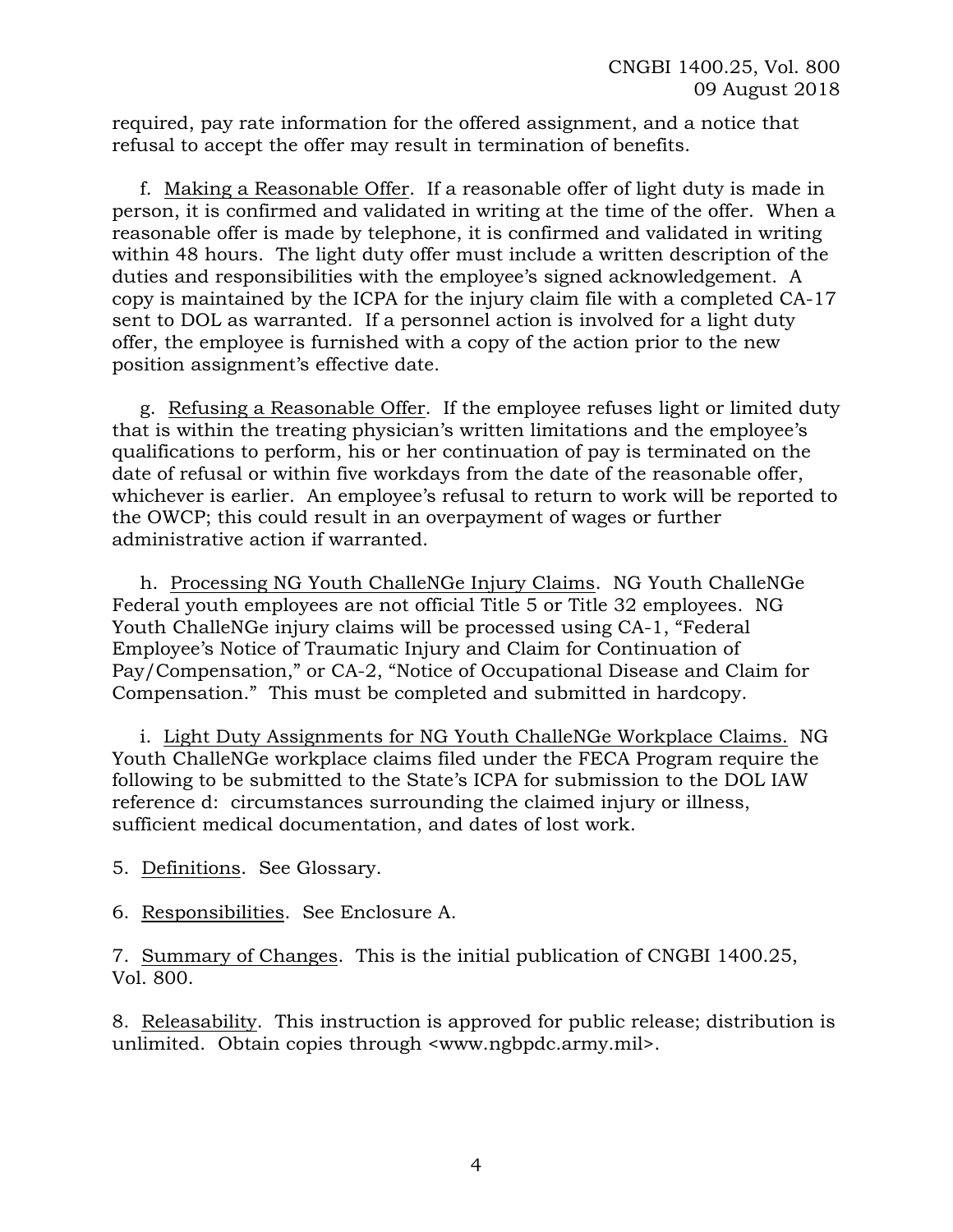9. Effective Date. This instruction is effective upon publication and must be reissued, cancelled, or certified as current within five years of its publication.

**NGYEL** 

Genera AF Chief, National Guard Bureau

Enclosures:

A -- Responsibilities B -- References GL -- Glossary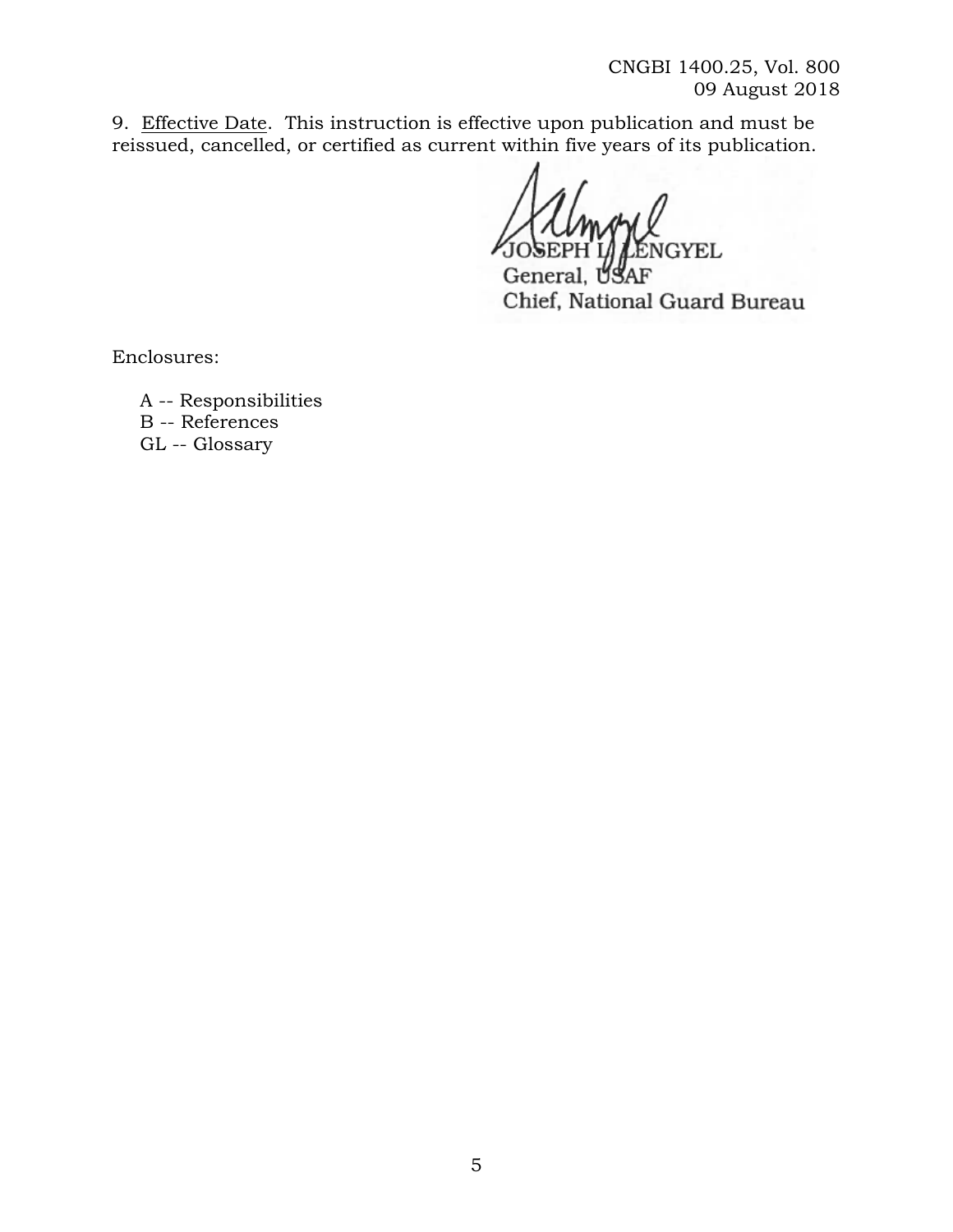#### ENCLOSURE A

# RESPONSIBILITIES

1. Chief of the Technician Personnel Division (NGB-J1-TN). The Chief of NGB-J1-TN will:

a. Develop policy for the NG Technician Injury Compensation Program.

b. Coordinate with ANG and ARNG manpower and personnel and the Services for allocation and management of OWCP non–dual status positions.

2. Chief of Labor/Employee Relations Branch (NGB-J1-TNL). The Chief of NGB-J1-TNL will direct the activities of the NGB OWCP Program Manager for the NG Technician Injury Compensation Program and seven Regional OWCP Liaisons.

3. NGB-J1-TN OWCP Program Manager. The NGB-J1-TN OWCP Program Manager will:

a. Oversee and manage the NG Technician Injury Compensation Program.

b. Serve as the team lead, specify performance objectives and duties for Regional OWCP Liaisons, and provide input into mid-term and annual performance assessments and ratings.

c. Provide policy interpretation, technical assistance, reports, and guidance to NG higher-level and collaborative agencies.

4. The Adjutants General (TAGs). TAGs will establish an effective State NG Technician Injury Compensation Program that meets the statutory and regulatory requirements cited in reference b and this instruction.

5. State HROs. State HROs will:

a. Be responsible for injury compensation administration and management within their State.

b. Develop local regulations, directives, and guidance for the State NG Technician Injury Compensation Program.

c. Supervise ICPAs.

d. Ensure program execution IAW reference h and this instruction.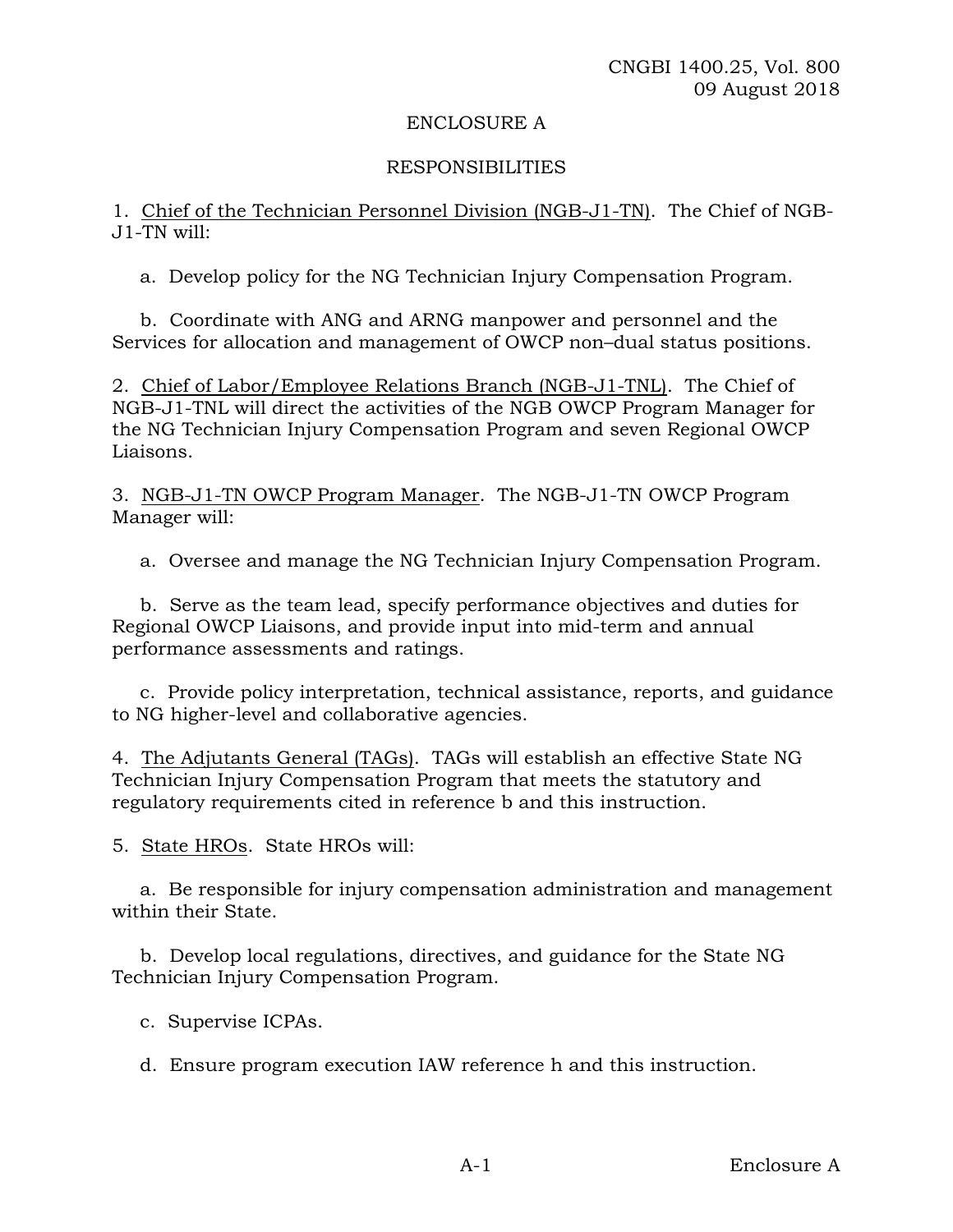e. Appoint an ICPA and a backup program administrator as the human resources representatives to the State Safety Council and FECA Working Group to provide OWCP statistical data related to total injury claim numbers, losttime case numbers, and potential reemployment efforts.

f. Chair the mandated FECA Working Group Meeting, which is conducted at least annually, with more frequent meetings based on program analysis, ensuring documentation of active participants and planned actions or expected outcomes.

g. Ensure that light duty positions are made available (when it is impossible or unreasonable to reemploy an employee remaining on the OWCP rolls).

6. ICPAs. ICPAs will:

a. Administer the Technician Injury Compensation Program for their State IAW references a, b, d, h, i, j, k, and l.

b. Regularly review appropriate resources (for example, Guard Knowledge Online, the DCPAS homepage, the DOL homepage, DIUCS, the Agency Query System, and chargeback reports) for injury compensation updates.

c. Publicize the program throughout the serviced area to provide to managers and employees information on their rights, responsibilities, and benefits.

d. Coordinate with appropriate safety and occupational health offices on injury and health-related issues with an emphasis on injury and illness prevention and early return to work.

e. Conduct appropriate training and counseling, and assist management in obtaining relevant documentation in support of or in challenge of claimed injuries as appropriate; conduct interview sessions involving work-related injuries.

f. Advise employees on the claim process for wage loss incurred as a result of injury claim absences. Ensure that the leave buy-back process and restrictions are clear when an employee uses personal leave in lieu of leave without pay.

g. Ensure that injury and wage loss claims are submitted through the DOL Employees' Compensation Operations and Management Portal (ECOMP) and are processed within regulatory timelines.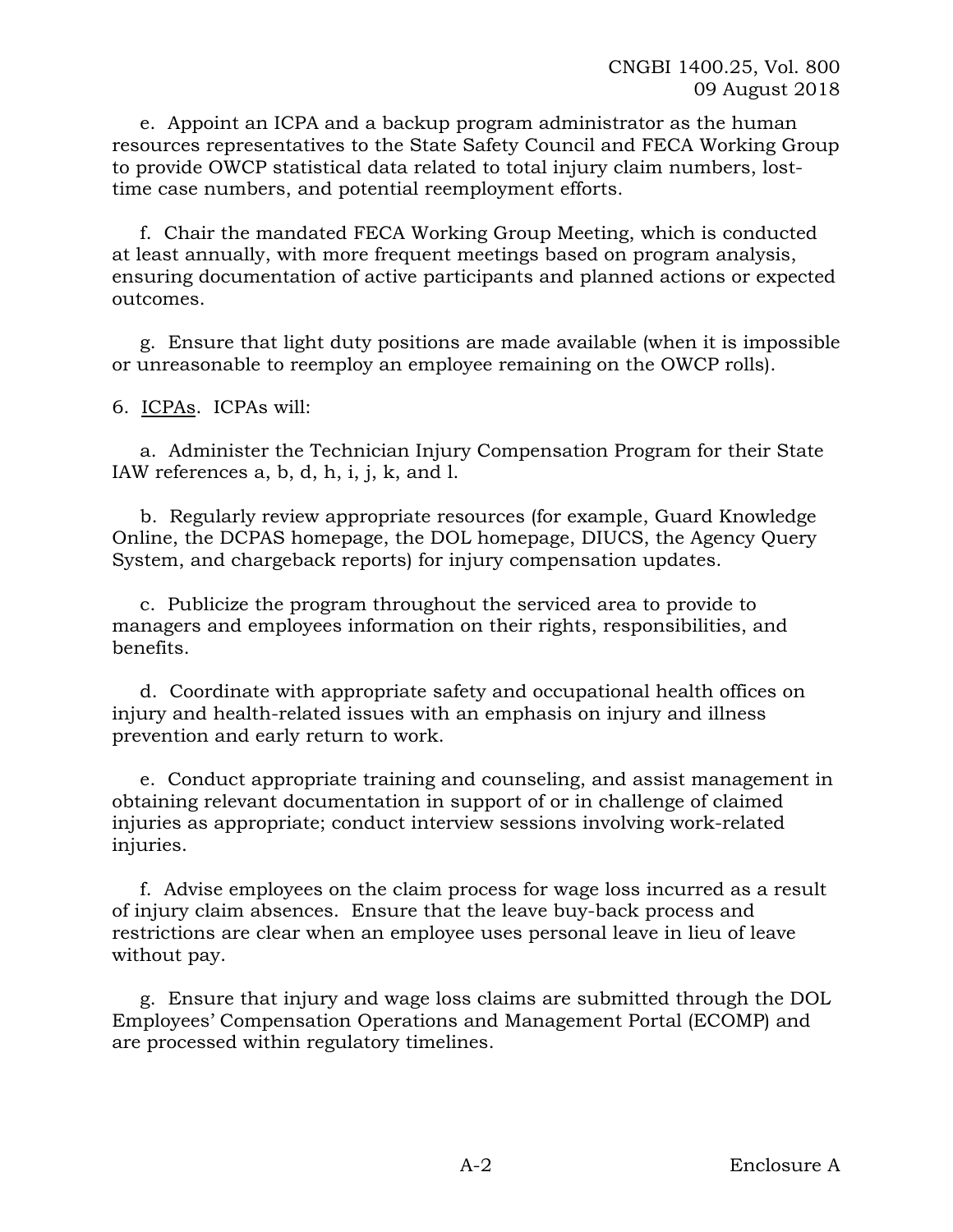h. Coordinate claimed injury time codes with supervisors and civilian pay representatives to ensure that accurate and appropriate record updates are processed in the Defense Civilian Personnel Data System.

i. Track and analyze all injury compensation statistics, including case management, number of injury cases, lost-time cases, and total medical and compensation costs using the DCPAS, DIUCS, DOL ECOMP, Agency Query System, and DOL Web Bill Processing Portal through reference l.

j. Maintain liaison services with the appropriate NG Regional OWCP Liaison, DOL district office representatives, and DCPAS Liaison as claim situations require.

k. Review questionable claims of OWCP entitlement and refer cases of misuse or potential fraud of the workers' compensation process to the appropriate office for further review or investigation, as warranted.

l. Coordinate light duty procedures with appropriate offices and track light duty hours for annual reporting to NGB.

m. Coordinate case management and employee return-to-work procedures with appropriate personnel.

n. Coordinate and compile necessary documentation for the mandated FECA Working Group Meeting.

o. Review, evaluate, and recommend light duty assignments and make recommendations on employee placements involving work limitations.

p. Advise the treating physician of light duty programs.

q. If light duty is a possibility, ensure the assignment requirements and environmental conditions are made known to physicians when injured, ill, or former employees are scheduled for placement.

r. Contact the attending physician in writing, as necessary, to inquire about restrictions and estimated return to light duty.

7. Supervisors or Managers. Supervisors or managers will:

a. Ensure proper safety practices are used.

b. Eliminate safety hazards.

c. Investigate each claimed injury source and appropriately support or challenge the claimed incident.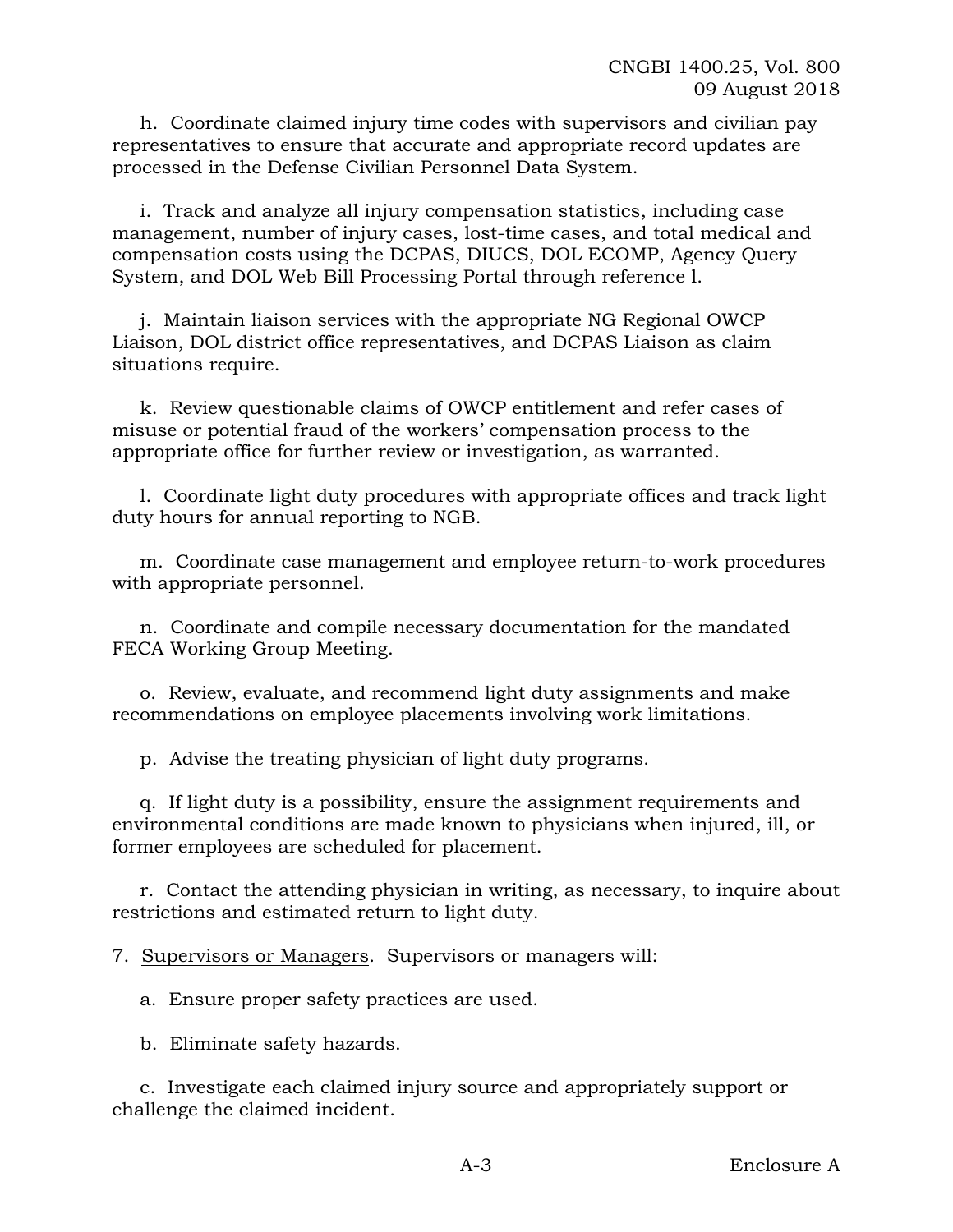d. Report safety hazards to the safety office.

e. Instruct the injured employee on submission of required sufficient medical documentation for any absence.

f. Identify and offer temporary light duty assignments to injured employees.

g. Ensure modified assignments comply with the work limitations imposed by the attending physician or provider.

8. NG Employees. NG employees will:

a. Report all work-related illnesses or injuries to their supervisor and military chain of command immediately, including injuries that may occur during an approved travel status.

b. Accurately complete the OSHA 301 "Injury and Illness Incident Report Form" and either form CA-1 or form CA-2; upload any additional supporting documentation for timely submission of the injury claim in ECOMP.

c. Observe all safety regulations.

d. Report safety, health, and fire hazards.

e. Keep emergency notification data current.

9. Regional OWCP Liaison. The Regional OWCP Liaison will:

a. Build positive working relationships with all levels of appropriate Federal agencies and State HROs to ensure the implementation of an effective, efficient, and aggressive OWCP regional program.

b. Train assigned ICPAs on all FECA, OWCP, and NGB directives and policy guidance.

c. Conduct compliance reviews of all assigned State programs, NG units, and NG Youth ChalleNGe locations.

d. Provide management advisory and consulting services through staff assistance visits and conference calls or correspondence concerning OWCP policies and procedures correlating to program audits and reviews.

e. Conduct injury compensation case file reviews and assist ICPA in collection of statistical data by accessing all available sources of injury data.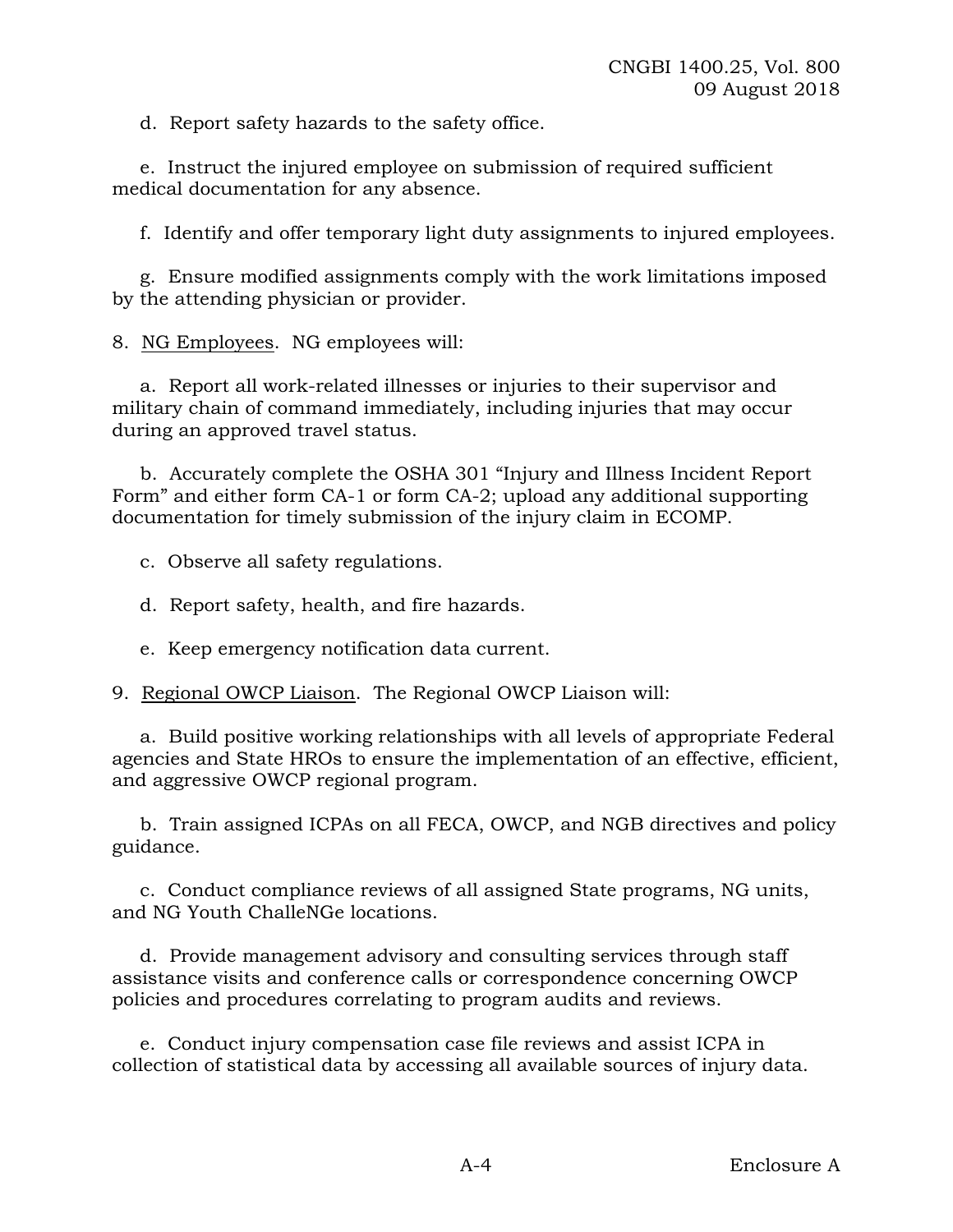f. Analyze, interpret, and report to the NGB and assigned HROs all data and information related to program management, including claim processing, cost avoidance, staff assistance visits, reemployment efforts, active FECA Working Group meeting participation, and overall injury compensation program effectiveness.

g. Expedite responses to Congressional and other sensitive correspondence inquiries as forwarded by the NGB.

h. Identify reemployment opportunities for injured employee personnel.

i. Evaluate (in coordination with State HRO personnel, DOL claim examiners, and the occupational health nurse or physician) work tolerance reports and position descriptions to determine viable candidates for reemployment offers or potential for vocational rehabilitation.

j. Assist the ICPA in implementing an effective annual outreach program through written and telephonic correspondence with claimants.

k. Administratively review injury compensation claim cases that are questionable as to total disability, receipt of entitlements, or legitimacy to assist the States in minimizing program misuse or fraud. Report Veterans Affairs or other dual compensation for the same OWCP claimed condition to DCPAS and DOL.

l. Conduct State and regional training or workshops as requested and as appropriate with NGB approval.

10. Activity Safety Offices. Activity Safety Offices will:

a. Investigate all reported job-related injuries and prepare required reports.

b. When requested by the ICPA, provide information to be sent to OWCP to support or to controvert a claim for compensation.

c. Provide a representative to actively participate in the activity FECA Working Group.

d. Provide safety training, as required.

11. Occupational Health Specialist. The Occupational Health Specialist will:

a. When requested by the ICPA, provide information to be sent to OWCP to support or to controvert a claim for compensation.

b. Provide a representative to actively participate in the activity FECA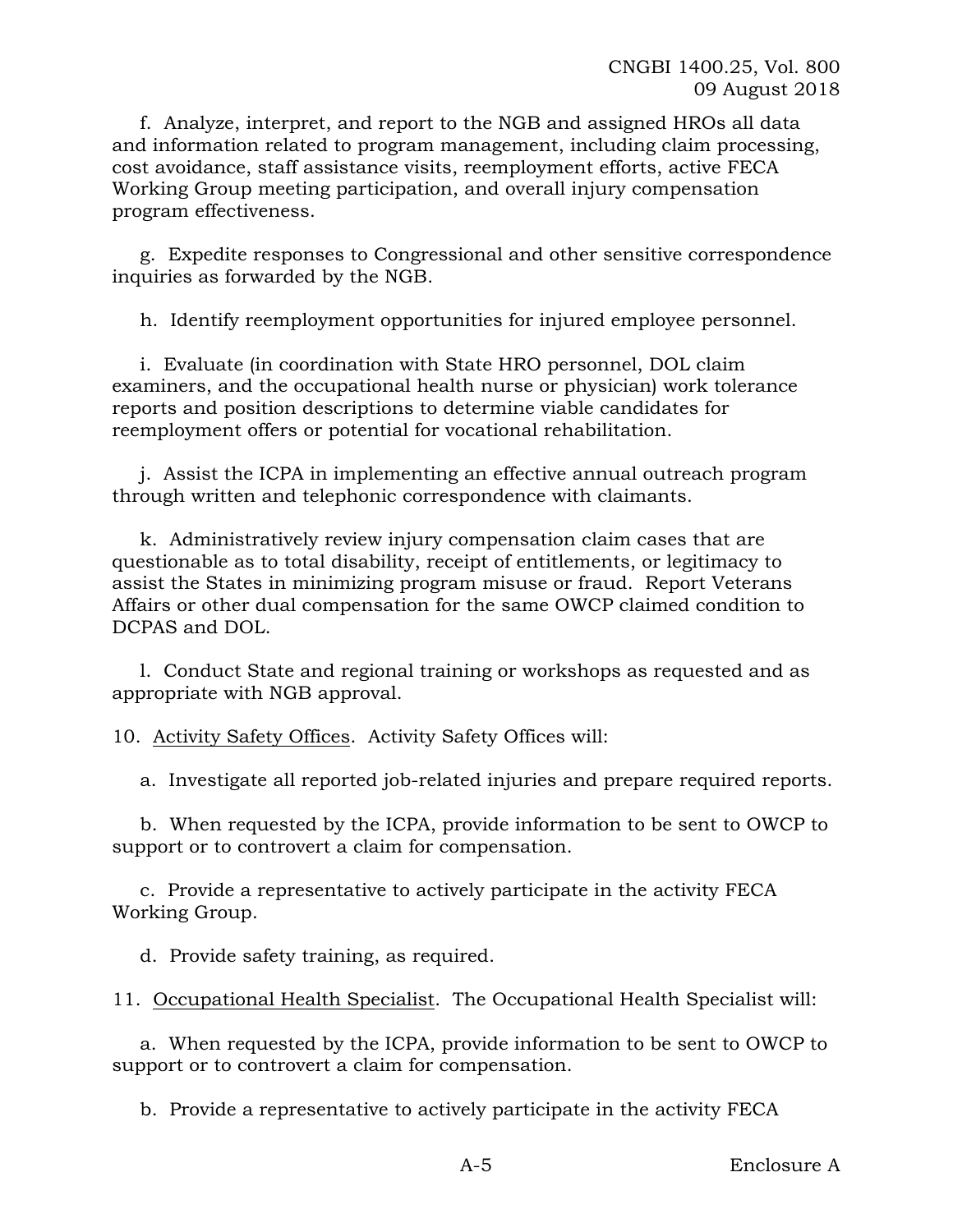Working Group.

c. In conjunction with the HRO, identify positions and duties for light duty assignments.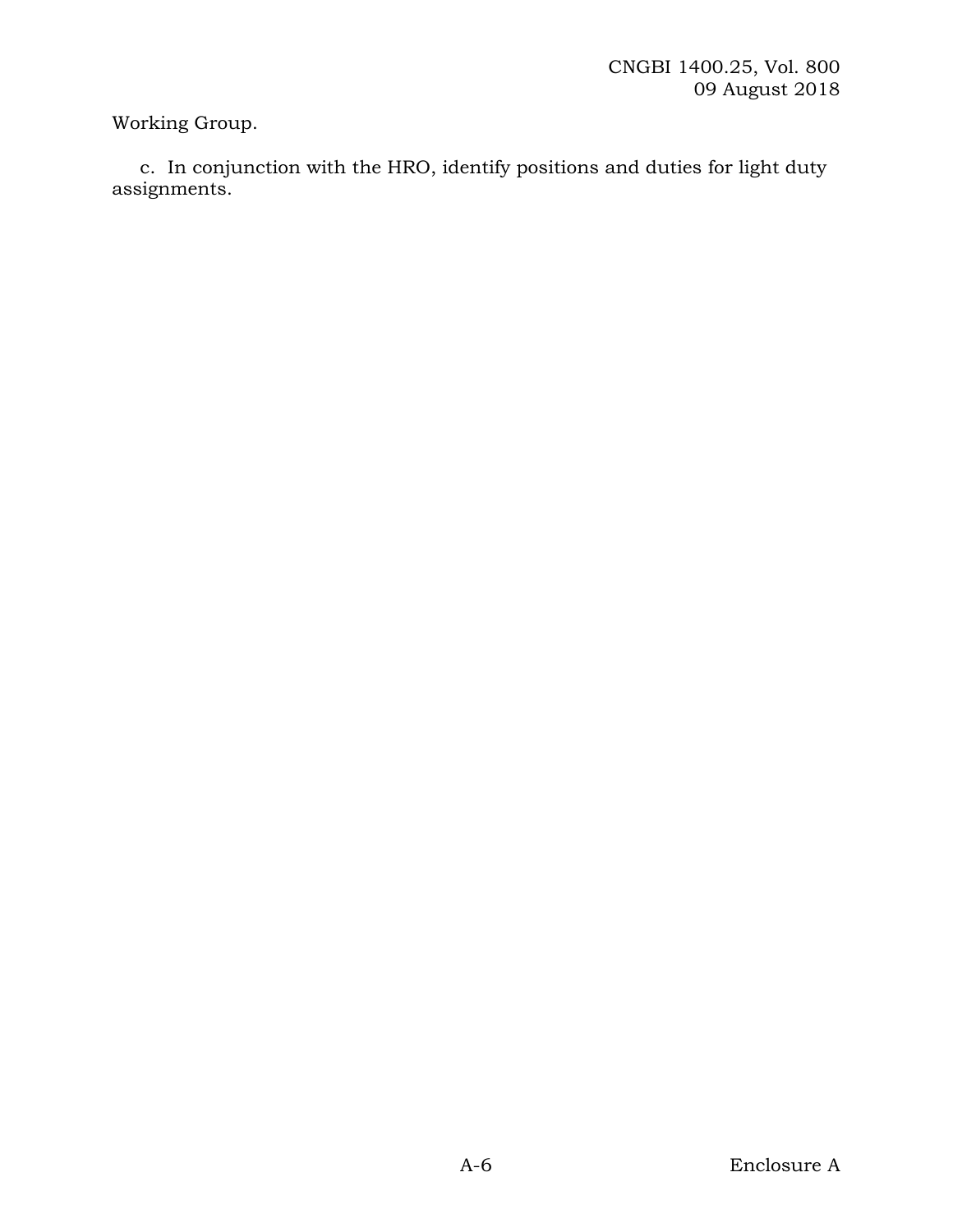#### ENCLOSURE B

# REFERENCES

a. CNGB Instruction 1400.25A, 10 October 2017, "National Guard Technician Personnel Program"

b. DoD Instruction 1400.25-V810, 12 April 2005, administratively reissued 16 April 2009, "DoD Civilian Personnel Management System: Injury Compensation"

c. Title 32 United States Code (U.S.C.), Section 709, "Technicians: Employment, Use, Status"

d. 5 U.S.C., Chapter 81, "Federal Employees' Compensation Act"

e. 10 U.S.C. § 10508, "National Guard Bureau: General Provisions"

f. CNGB Memorandum, 16 February 2017, "Designation of the Adjutants General to Appoint, Employ, and Administer National Guard Employees"

g. Public Law 114-328, 23 December 2016, "National Defense Authorization Act for Fiscal Year 2017"

h. DOL, Publication CA-810, Revised 2009, "Injury Compensation for Federal Employees"

i. Employees' Compensation Operations and Management Portal, <https://www.ecomp.dol.gov/>, last accessed 27 June 2018

j. DCPAS DIUCS, <https://cacdiucs3.cpms.osd.mil/>, last accessed 27 June 2018

k. Agency Query System, <https://aqsweb.dol-esa.gov/AQS/login.html>, last accessed 27 June 2018

l. Department of Labor, Web Bill Processing Portal, <https://owcp.dol.acsinc.com/>, last accessed 27 June 2108